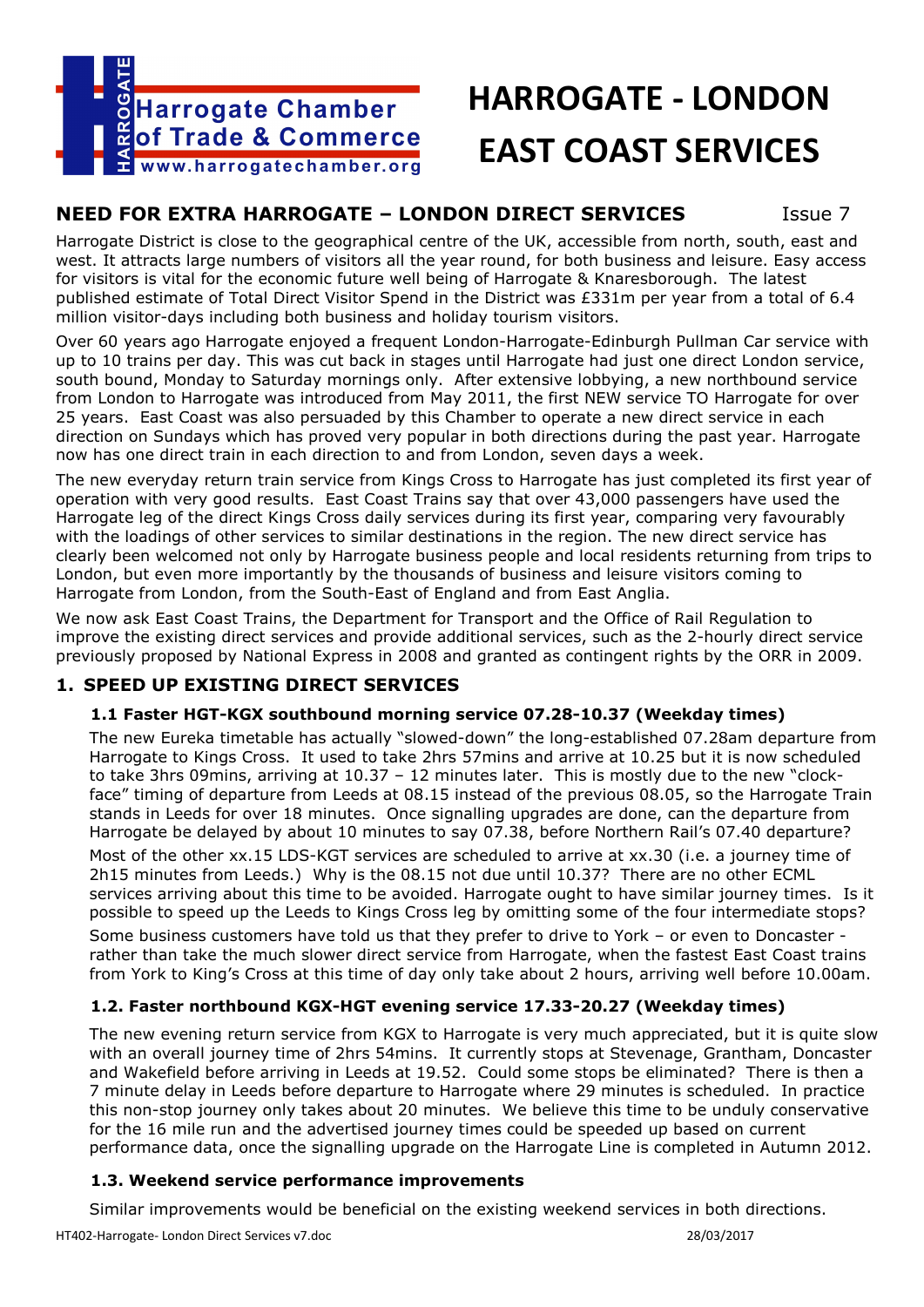## **2. EXTRA DIRECT SERVICES NEEDED IN 2012-13**

#### **2.1. King's Cross to Harrogate – new morning northbound**

This service is needed primarily to meet the needs of Conference, Exhibition and leisure visitors from the South East to Harrogate District. It can be achieved by extending an existing KGX-LDS service. Ideally the 07.05 from KGX with an arrival time in Leeds of 09.19 could give a subsequent Harrogate arrival at about 09.50. Alternatively, the 07.35 from KGX to LDS could arrive about 10.20.

That train could then turnaround in Harrogate and depart about 10.15 or 1045 and become the 10.45 or 11.15 departure from Leeds to KGX. Currently these are scheduled to operate with electric trains, but the later 12.45 departure from Leeds to KGX is listed as an HST.

Could one of the evening electric services between Kings Cross and Leeds or Newcastle be changed to HST to enable the 07.05 KGX to LDS to use an HST train? For example, the current 22.00 northbound from KGX to Newcastle is listed as an HST and presumably that becomes the 05.56 or the 06.30 from Newcastle to KGX the following morning. Could this be operated by a Class 91 electric train instead, allowing the HST set to operate an early morning service Leeds and Harrogate?

#### **2.2. Harrogate to King's Cross – extra early morning southbound**

The current 07.28 direct service from Harrogate to King's Cross does not arrive until 10.38, which is too late for many business people with all-day meetings in London – or for international air travellers with morning departures from Heathrow or Gatwick. We therefore propose that the existing 06.05 HST departure from Leeds should start from Harrogate at about 05.40, due in King's Cross at 08.36.

Alternatively the 06.40 LDS-KGX departure due at KGX at 08.53 would be an even better timing with about 06.00 departure from Harrogate, provided that an HST set can replace the current scheduled electric train. Now that the signalling between Leeds and Harrogate is being upgraded, such earlier working hours and a shorter headway between trains on the line should be possible from late 2012.

Failing a second early morning train, could the existing 07.28 HGT-KGX service be re-scheduled earlier to about 06.40 so as to form the 07.15 departure from Leeds to King's Cross, with an improved end-to-end journey time under three hours and local services adjusted accordingly?

#### **2.3. Harrogate to King's Cross – new evening southbound**

Our many conference and exhibition visitors need an early evening direct return service to London that avoids the problems of changing trains in Leeds or York during the evening rush hour. We suggest that the current 18.45 HST departure from Leeds should start from Harrogate at say 18.15, due into King's Cross at 21.03, so they can get home that night.

This could be achieved by operating the 15.05 KGX-LDS service with the HST set currently used for the 15.08 KGX to York. Due into Leeds at 17.19 it could reach Harrogate about 17.45 and then be the proposed 18.15 departure from Harrogate and the 18.45 from Leeds due into KGX at 21.03.

Alternatively could one of the earlier electric services from Leeds to KGX be switched with the 18.45 HST from LDS to KGX to enable an earlier departure from Harrogate at say 17.40 departing Leeds at 18.15 and arriving KGX at 20.30. *(We realise that full train operating diagrams would be needed.)*

#### **2.4 Harrogate to Kings Cross – extra Sunday morning southbound service**

Given the popularity of Sunday services and the very limited local services; there is a growing demand for a second southbound direct service – ideally on Sunday mid-morning. Both 10.05 and 11.05 LDS-KGX services are scheduled as HST. One of these trains could start from Harrogate about 09.30 or 10.30 to reach KGX by 12.37 or 13.35. This is feasible but vulnerable to engineering work.

#### **2.5 Kings Cross to Harrogate – extra Sunday afternoon northbound services**

Given the above extra southbound service, then it should be possible for this HST to turnaround at KGX and return to Leeds and Harrogate as either the 13.03 or 14.03 - currently scheduled as electric services. Due into Leeds at 15.30 or 16.29 this could then reach Harrogate about 16.00 or 17.00 – when it could turnaround and be the current 17.05 Sunday southbound service to KGX eta 20.12. We believe that adequate rolling stock resources already exist to enable these Sunday services.

# **3. EXTRA DIRECT SERVICES DESIRABLE IN NEW FRANCHISE 2013-14**

#### **3.1. Two-hourly service HGT-KGX each way every day**

Department for Transport is asked to consider including in the new Franchise Specification for the East Coast mainline services several additional extensions of existing northbound services from King's Cross via Leeds to Harrogate using the existing HST diesel trains sets plus one extra set.

The East Coast scheduling experts estimate that they could operate six trains a day each way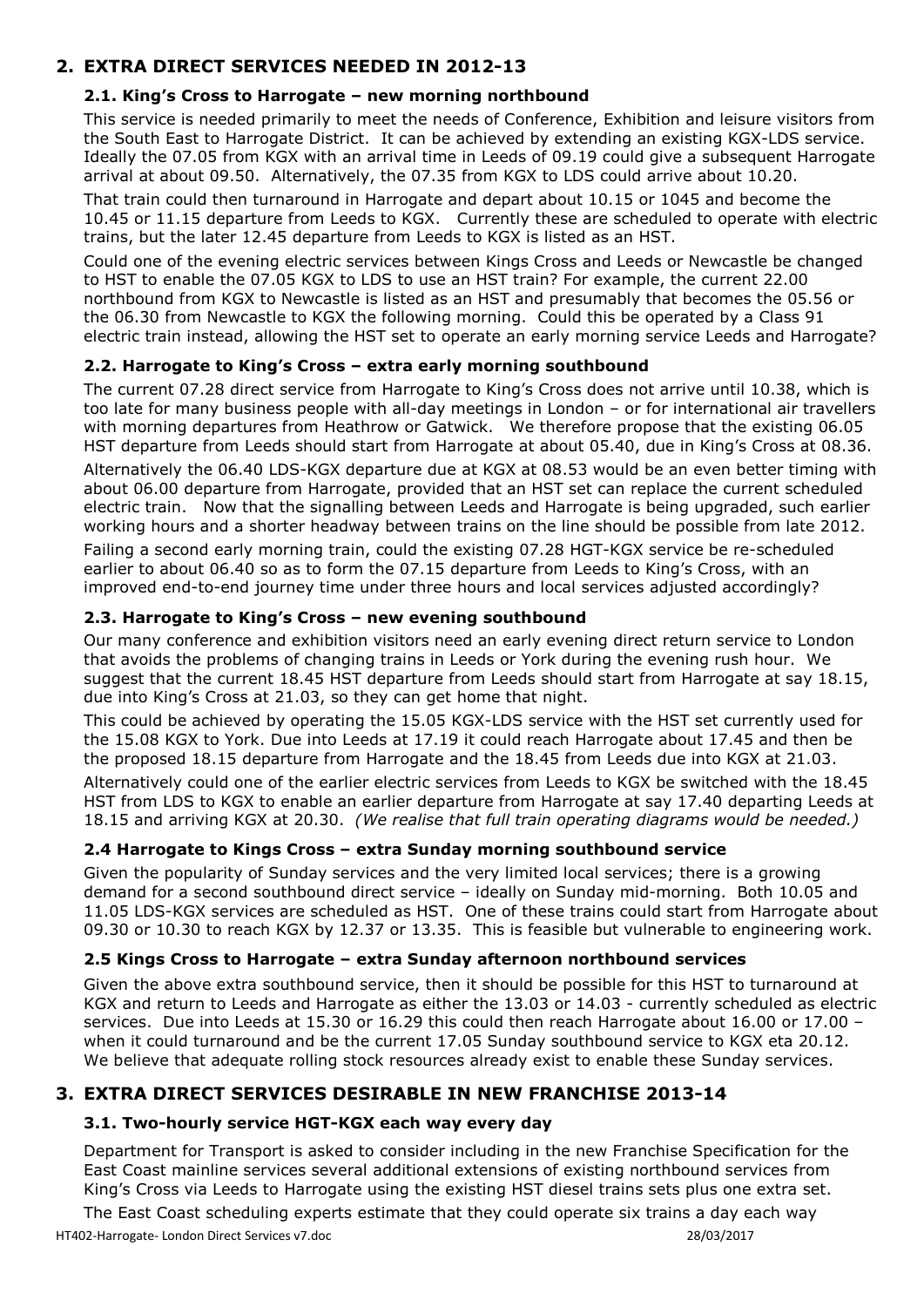between Harrogate and Kings Cross on a seven-day basis with a regular two-hourly frequency of services. For example – with indicative timings using existing ECML weekday paths and times:-

| Harrogate - Leeds - Kings Cross                                                            | <b>Kings Cross- Leeds - Harrogate</b> |
|--------------------------------------------------------------------------------------------|---------------------------------------|
| $*07.34 - 08.03 \# 08.15 - 10.37*$                                                         | $07.35 - 09.49 \# 09.55 - 10.15$      |
| $09.34 - 10.03 \# 10.15 - 12.28$                                                           | $09.35 - 11.49 \# 11.55 - 12.15$      |
| $11.34 - 12.03 \# 12.15 - 14.29$                                                           | $11.35 - 13.49 \# 13.55 - 14.15$      |
| $13.34 - 14.03 \# 14.15 - 16.28$                                                           | $13.35 - 15.49 \# 15.55 - 16.15$      |
| $15.34 - 16.03 \# 16.15 - 18.30$                                                           | $15.35 - 17.50 \# 17.55 - 18.15$      |
| $17.34 - 18.03 \# 18.15 - 20.29$                                                           | $*17.33 - 19.59 \# 20.05 - 20.27*$    |
| KEY: $*$ = Existing direct services; $#$ = Standing at Leeds Station (Subject to diagrams) |                                       |

A similar two-hourly direct service was actually proposed by National Express in 2008 and granted as contingent rights by the ORR in 2009. However the subsequent failure of the franchise stopped it.

We believe this two-hourly service could be achieved with just one additional diesel HST train set, either by withdrawal of a diesel service from other routes or by cascading of a diesel unit replaced by an electric train elsewhere in the UK. The DfT specification for the new InterCity Express programme (IEP) should also include sufficient new bi-mode or dual voltage trains to facilitate this option, perhaps using the proposed "half-length" trains with five coaches. This would also enable Harrogate to have a 2-hourly service to London, with the alternate hour service going to Bradford or Skipton.

There is also a sound justification for the Harrogate Line between Leeds to York to be electrified within the overall remit of the Trans-Pennine electrification scheme. This would make significant improvements to local services and also facilitate additional direct London services through greatly improved operational flexibility (i.e. not constrained by using only diesel trains as currently)

### 4. **WHY ARE EXTRA DIRECT LONDON-HARROGATE TRAINS JUSTIFIABLE?** (See Section 6)

Harrogate has the worst provision of direct services to/from London for the size of the underlying demand on the East Coast Main Line. For example, it has an underlying demand approaching three times that of London-Sunderland yet is provided with only 25% of the direct services enjoyed by Sunderland. This is a perverse situation in terms of matching supply with demand for passenger benefit and maximising rail industry revenues. In summary, the principle reasons why more direct Harrogate-London Trains are needed and why they should be a commercial success are as follows:

- High proportion of premium fare passengers all the year round in both directions
- Not primarily dependent on residents travelling to London many visitors both ways
- Inbound long-distance business passengers and partners for Conferences and Conventions
- Inbound long-distance visitors for Trade Exhibitions, Fairs, Agric. & Hort. Shows, etc
- Inbound leisure visitors to Harrogate Town, Harrogate District & the Yorkshire Dales
- Harrogate business people attending meetings in London or flying from LHR or LGW
- Harrogate residents visiting London and the South-East or flying from LHR or LGW
- Potential for new Parkway Stations & Park & Rail services along the Harrogate Line
- Potential for bus shuttle services from Ripon and Wetherby, etc., to a new Parkway Station
- Potential for extra trains for big events e.g. Gt Yorkshire Show, Test Matches, York Races
- Provides extra commuter services between Harrogate, Leeds and York + vice versa

#### **5. WHY HARROGATE CANNOT BE SERVED VIA YORK.**

The Leeds–Harrogate–York line is not electrified, whereas the main lines from York and Leeds to London are electrified. This means that only diesel trains can operate to Harrogate. The York to Knaresborough track has two single line sections with manual signals which are a major constraint on capacity and operating hours. There are no plans to upgrade this part of the route until around 2020 when signalling renewals fall due. The need for improvements on the Leeds-Harrogate-York line is recognised and work is now underway to upgrade signalling between Leeds and Harrogate.

A detailed study of operating constraints shows that Harrogate could most effectively be served to and from London as an extension of existing services via Leeds rather than via York. Previous economic modelling has also suggested that the overall benefit is increased when services operate via Leeds. As several daily services are already diagrammed with Class 43 diesel trains this option would not require any new rolling stock or extra slots on the East Coast Main Line. Platforms 1, 6 & 8 at Leeds currently used for London Trains would allow trains to reverse without conflict with other services. This is the most efficient and cost-effective way to provide services for Harrogate.